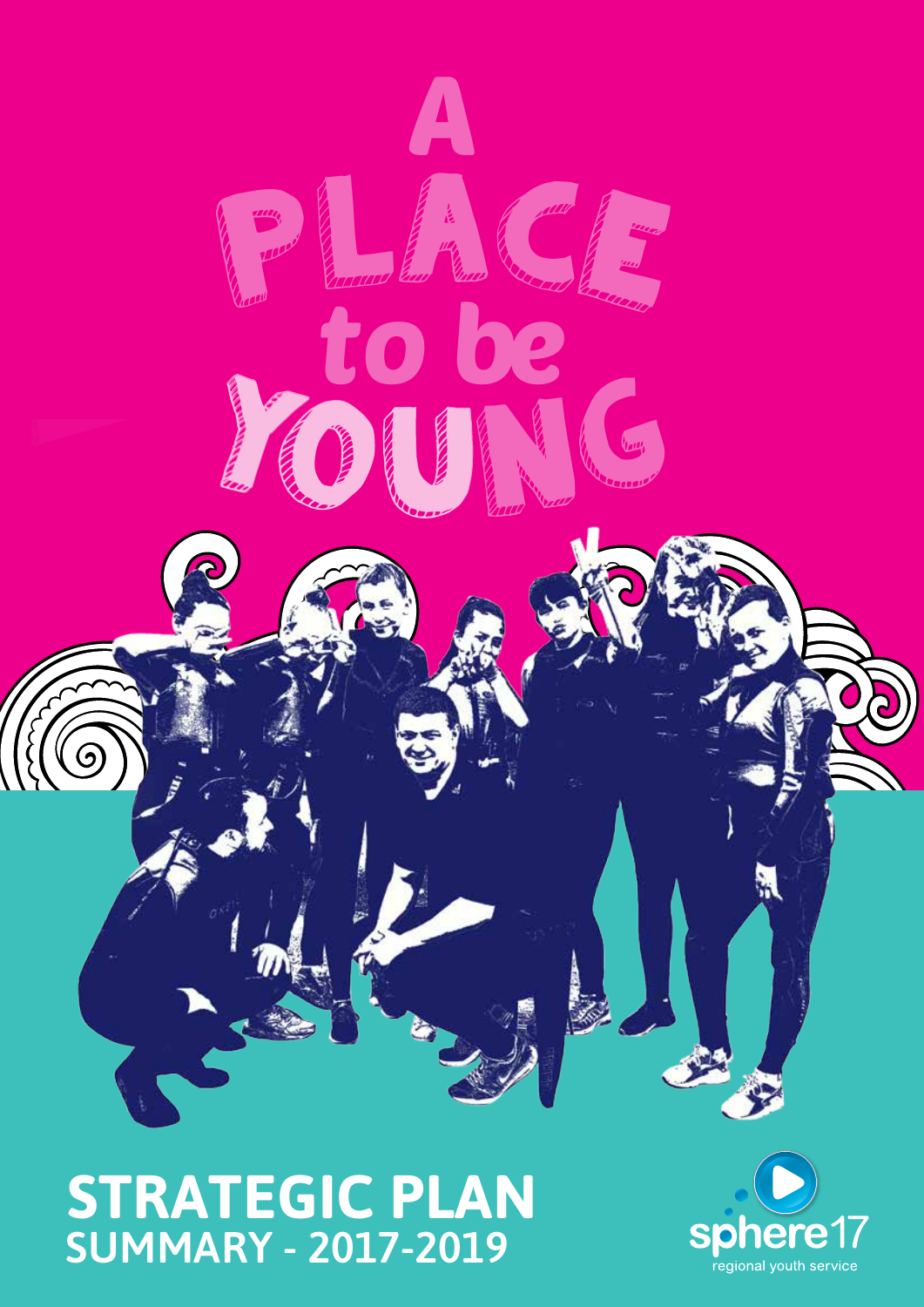

**Sphere 17 provides a high-quality youth service to young people between the ages of 10 – 24, in the region of Dublin 17.** 

**Most of the neighbourhoods that we serve are categorised as disadvantaged or very disadvantaged areas. We provide many different services to young people, based on their needs, issues and interests.**

**The services include educational and issue based group work programmes, one-to-one support, detached youth work (outreach), outings and residential activities, summer project, the Woodale Youth Justice Project and The Listen Project. There is plenty more information about our community, our service and our team contained in the full version of this plan.**

 $\epsilon$ 

# SUMMARY OF OUR GOALS

ဴဂ

**We have agreed on six key goals that we aim to achieve over the coming three years. The goals, and our plan to achieve them, are explored in more detail in the full version of this plan.**

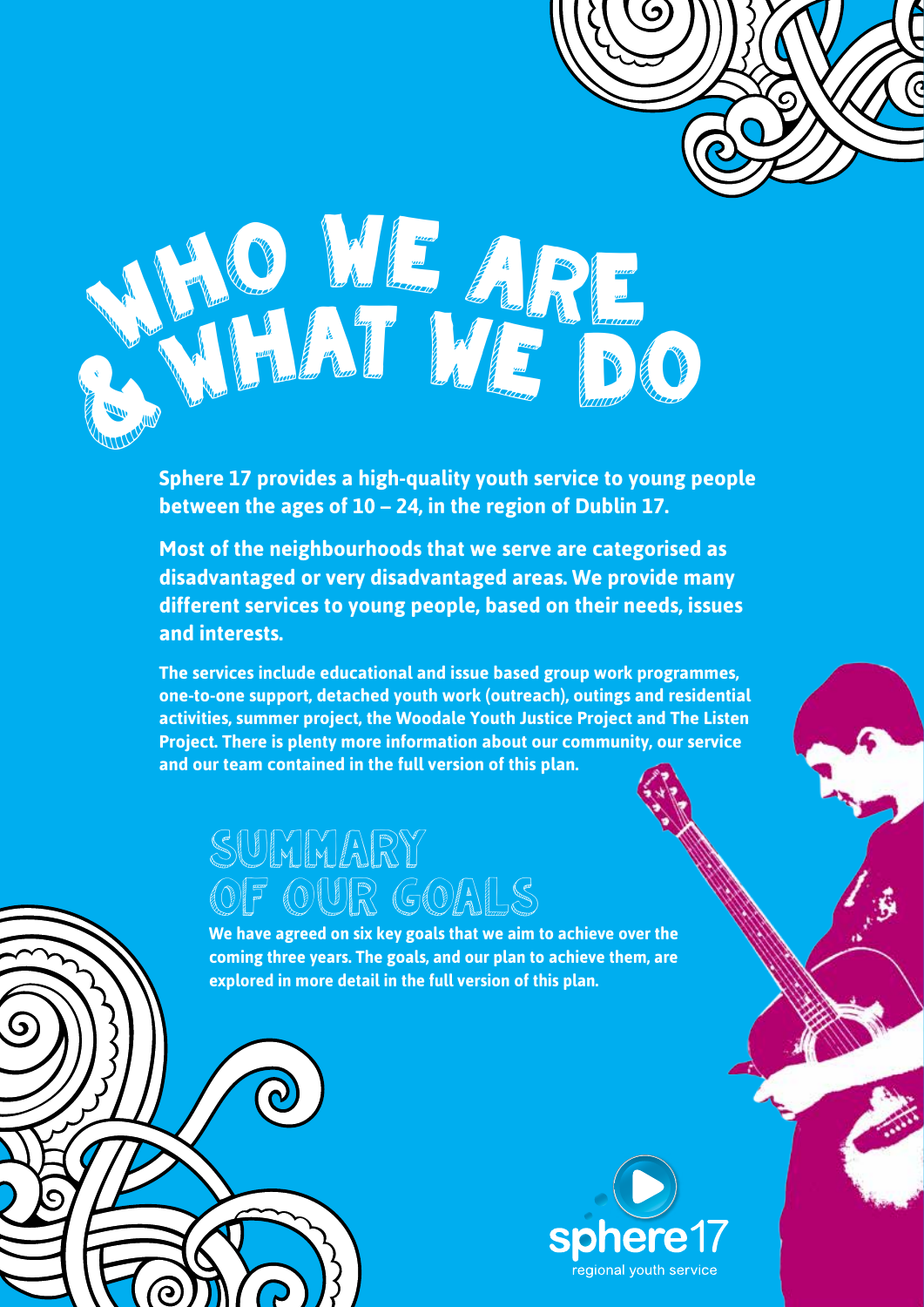

### **OUR VISION**

**Sphere 17 hopes for a future where all young people are valued. We want to see a society where young people have a voice, where young people are respected, and where they feel included, no matter what community they are from. We hope for a society where young people can get high quality support and have a real chance to be the best that they can be.**

## Our Mission

Sphere 17 believes all young people can achieve great things; some may need some support to do that. Our mission is to support young people to be the best that they can be. We provide support in different ways, for different young people, as they need it. We do this through drop-ins, group work, one-to-one work, outreach and outings.



# Our Values

**YOUNG PERSON CENTRED:** We are committed to being young person centred, where young people are the focus of the service.

**VOLUNTARY PARTICIPATION:** We believe in voluntary participation as a core to our Youth Service provision; young people should always be using our service by choice.

**EQUALITY AND RESPECT:** We promote the acceptance and understanding of others through all service activity and we hold that all people have unique value, rights, needs, beliefs and potential.

**DEVELOPMENT AND GROWTH:** We believe that Sphere 17 is a place of on-going learning and opportunity for growth.

**SAFETY AND SUPPORT:** We promote a safe and supportive environment in all our service provision.

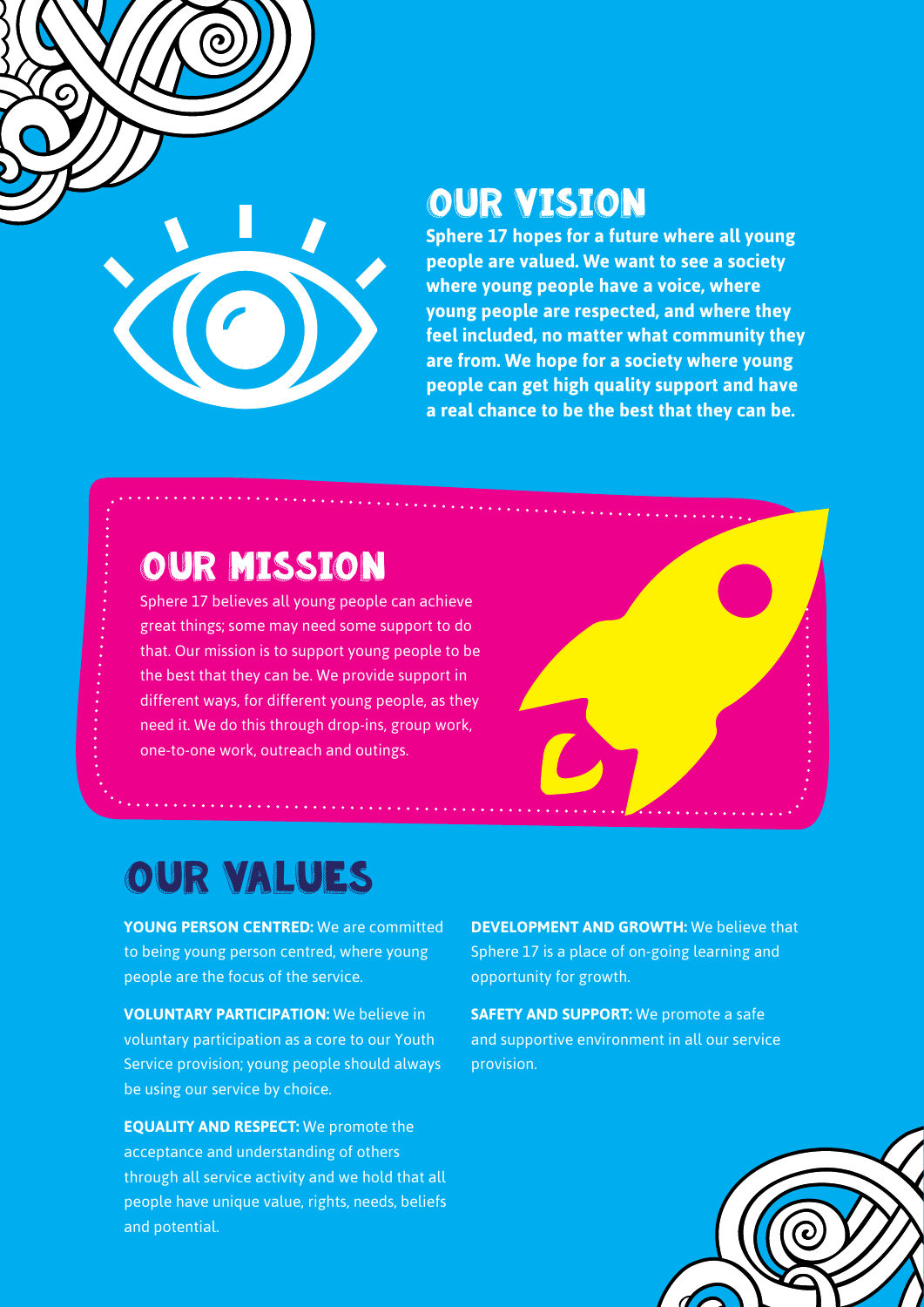#### **Innovating Our One-to-One Support**

1

**We want to be leaders in the youth sector in providing high quality one-to-one support, so we want to improve this vital part of our work.** We will provide all young people, who need it, with a programme of structured one-to-one support to meet their needs. We hope, by doing this, that young people in Dublin 17 can access structured one-to-one support to identify their needs and address these needs, if and when they need it.



#### **Understanding Our Impact**

We hear great stories about the impact our work is having on the lives of many young people. **We want to make sure that we are having a positive impact on the lives of as many young people as possible and that we are using our resources to affect a positive impact in all the services we provide.**

We will develop, pilot and implement a system of impact measurement, data collection and reporting on our impact, incrementally, over the three-year period. We hope that by doing this we will have a much clearer understanding of how our work is helping young people, so we can do more of what is working well, and continue to improve our service to make it the best it can be.



#### **Providing Better Mental Health Supports**

In Sphere 17, we regularly work with young people who are managing challenges in relation to mental health, and proactively addressing and supporting this is a priority for us. **We will train all staff to respond to, and refer appropriately, young people who may be experiencing mental health difficulties.** We hope that by doing this young people experiencing difficulties around their mental health will, when they need it, have access to high-quality information on the specialised mental health supports available to them, and how to access these supports.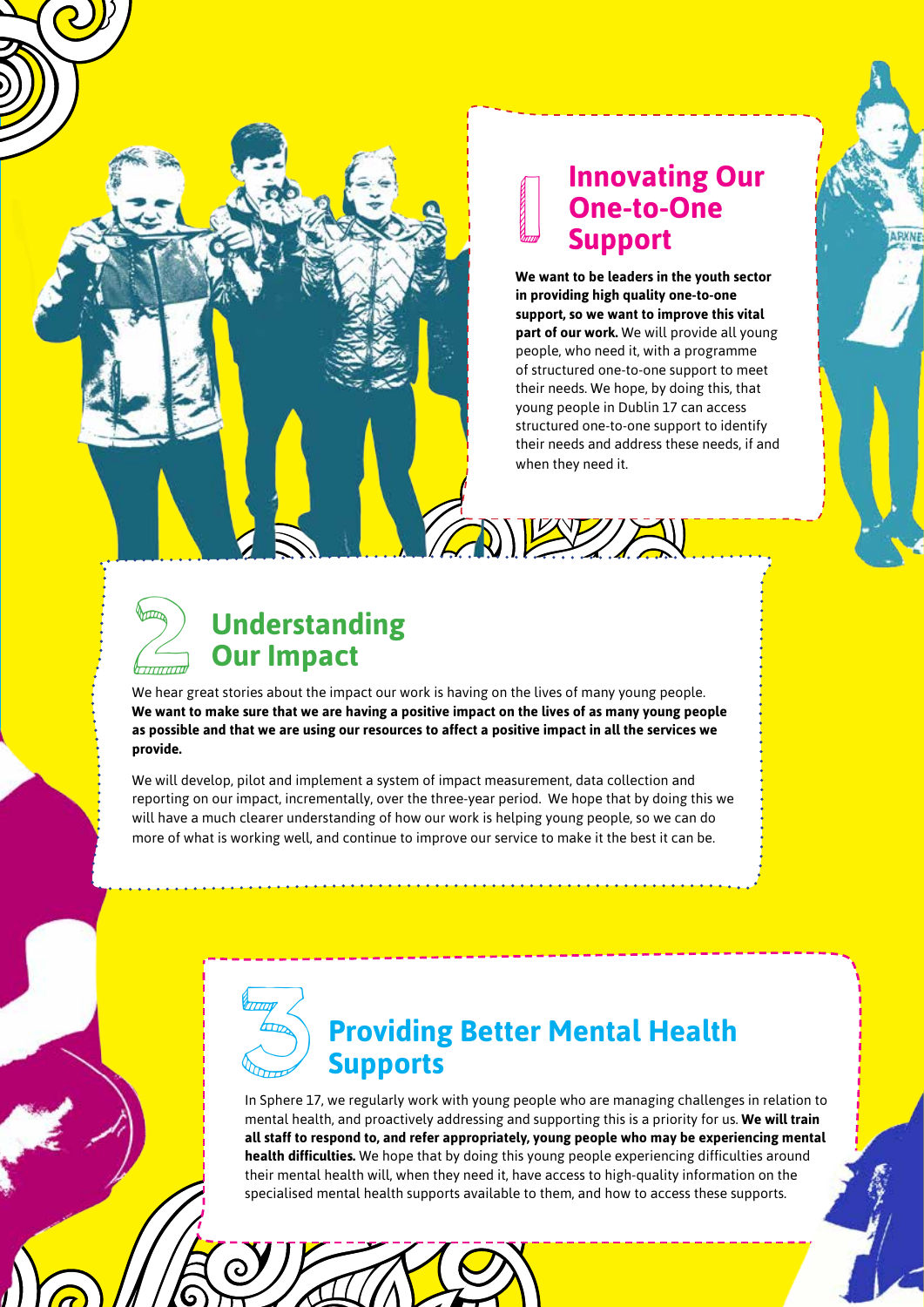### **Providing Better Youth Employment Support Providing Better Youth<br>
Employment Support**<br>
Youth unemployment remains one of the highest in Europe. We

**want to provide practical, tangible and young-person focussed support for young people who wish to avail of internships and employment opportunities.** 

 $\mathfrak{c}$ 

We will develop a young employment mentoring service in partnership with local businesses, which we hope will give young people attending our service positive experiences of work and work placement, and improved employability skills.



RKNES

ARKNESS

**other stakeholders are receiving the information they need from us, and about us, in the way that they need it.** We will develop a communications strategy that clearly communicates who we are, what we do and our positive impact to a range of stakeholders, including young people, parents, the community, our funders and our partner organisations. By doing this, we hope our stakeholders will be able to find out what they need about our service from accessible, engaging and high-quality information online, on paper and in person.





# **6** Auditing<br> **COUT Prog**<br> **COUT PROGRESS WE VOURE Our Programmes**

**We want to make sure young people and other stakeholders have a chance to tell us if they're happy with the job we're doing.** We're going to formally audit services and programmes, focussing on one to two areas of service provision each year. We hope that as a result of doing this, we will have a better understanding, on an on-going basis, of how well young people are enjoying our services. We'll also know whether we can improve how we are working with young people in any way, and where different parts of our service fit in with the overall range of services being provided to young people in D17.